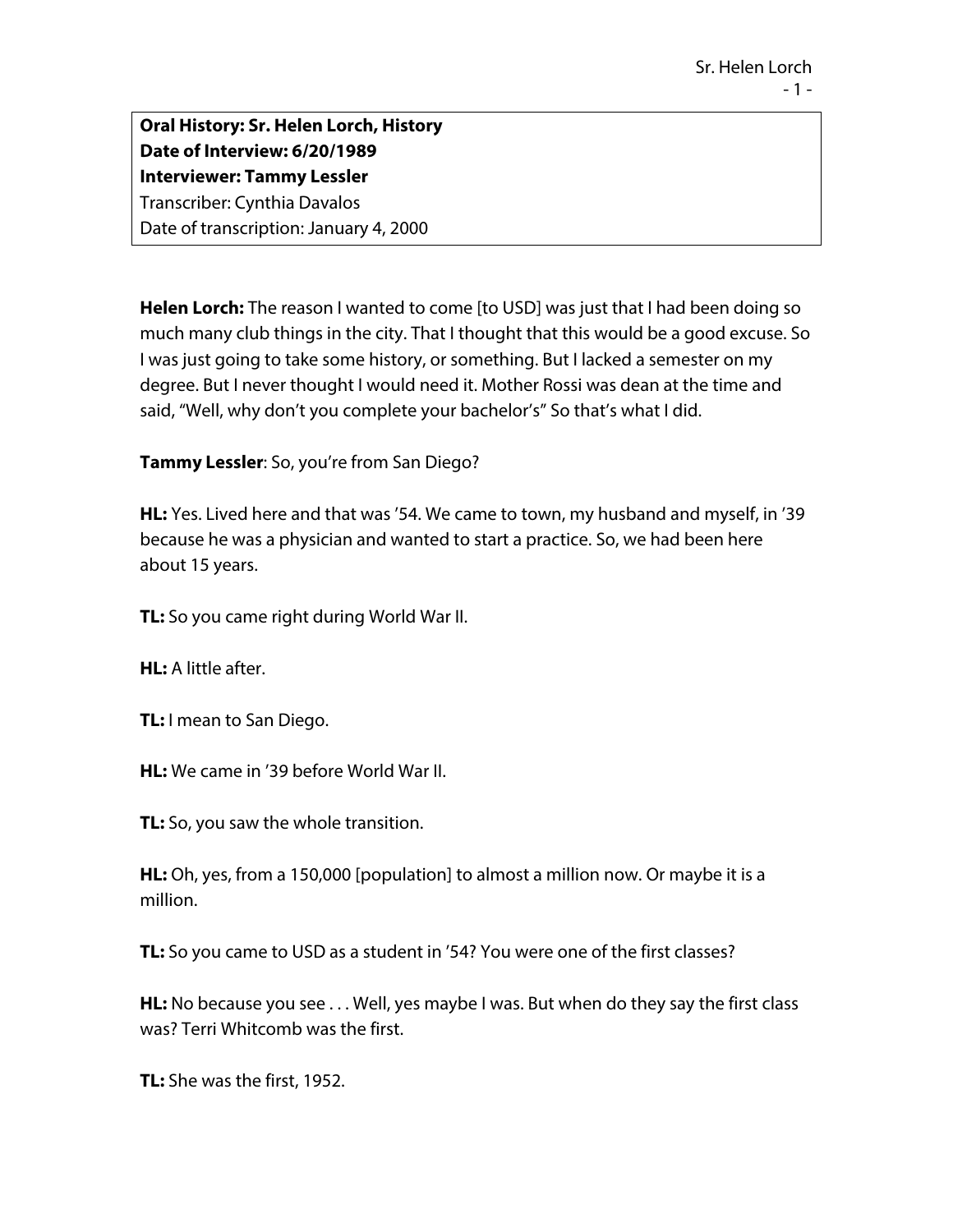**HL:** Well, it wasn't very long after that.

**TL:** You were close. And you studied history?

**HL:** That was my major. So, I had Sr. McShane as a teacher, you see, and also Sr. Murphy.

**TL:** Now, Sr. Murphy is still here? Does she teach?

**HL:** No she is retired, and McShane is retired too. She is in San Francisco. When I came, I think Mother Parks was President. But her health failed her. At least, so she left. My chief recollection is of Mother Morris. Because she was during the merges you see.

**TL:** What were the classes like?

**HL:** Wonderful. I had been just to a university, the public schools were all that I ever had. And to hear these women be so knowledgeable in history, not just the facts of the matter but the whole story, the whole background.

Mother McShane got her PhD from Berkeley in 1932. So, she must of have been one of the first women to do that. Maybe one of the first nuns. But Reverend Mother Hill, who founded the College, believed that wherever you went where they had the college, your nuns who were going to teach, should go to the university that had the best reputation for which ever line it was in. And of course, Berkeley was the outstanding historian's place because of Dr. Bulton's *Rim of the World* and his *History of the Southwest.* So, that's then where Sr. McShane went.

Sr. Murphy, I think, got her degree in philosophy so she went to Catholic University. I believe that is where her degree is from. Sr. Bourrett's sister was a history professor in Lone Mountain, which was our college in San Francisco [*Note: now the site of the University of San Francisco*]. So, she would come down sometimes in the summer and teach. Sr. Miller, was another PhD. But then, they began to go to Stanford, some of the nuns. That is where Sr. Furay went. She had her degree from there.

So they really just stepped right in. They were asked to come here by Bishop Buddy because the Mothers' had prepared him for his first communion in St. Louis, Missouri. And so, when there was an opportunity and he wanted to build a Catholic College, it was the only one south of L.A. Rev. Mother Hill had been interested for a long time in founding another college on the coast. So, they came down to look at the place and situation over from San Francisco.

**TL:** Why did Bishop Buddy really want another Catholic university?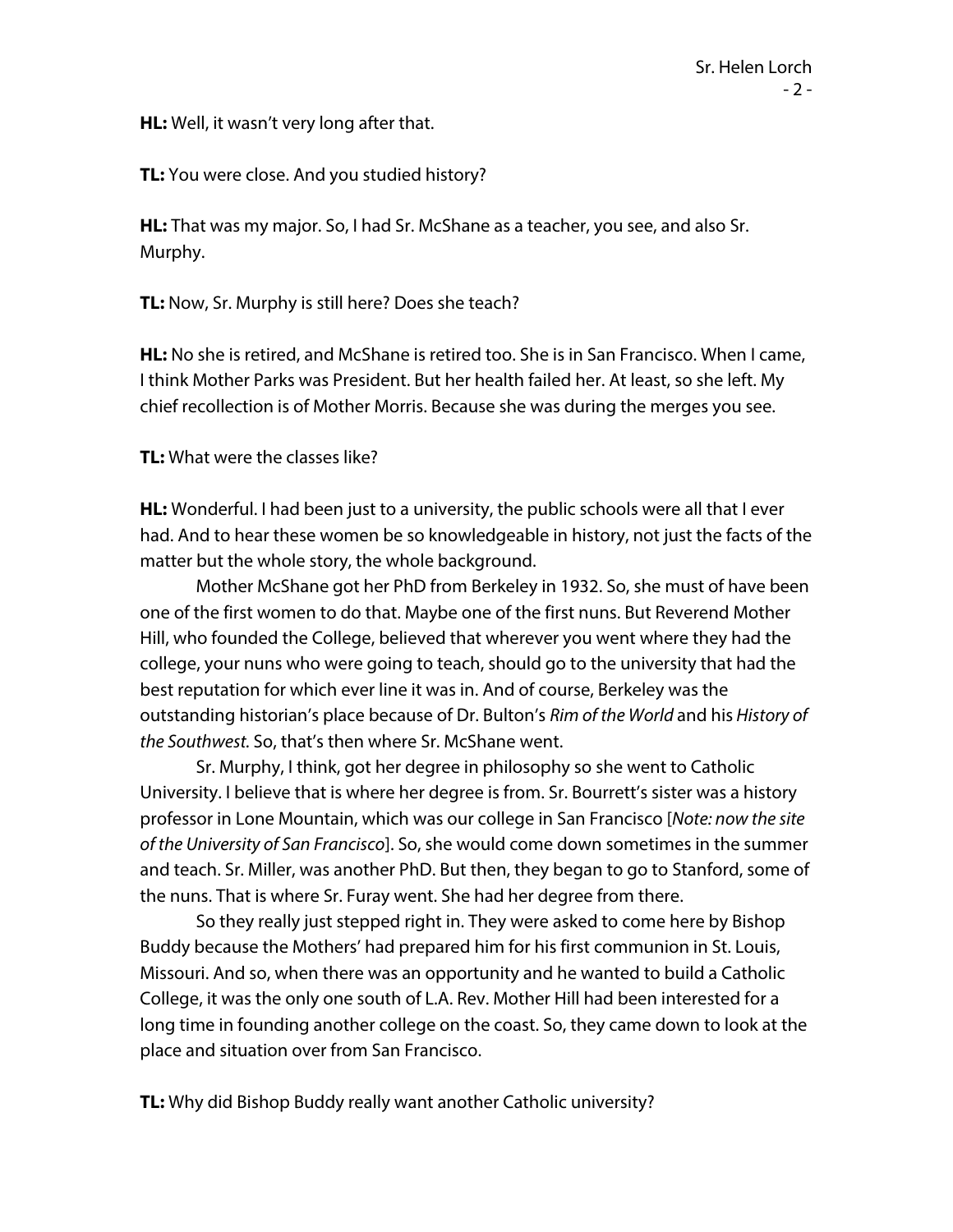**HL:** Another? Well you see there wasn't any.

## **TL:** Okay. Right.

**HL:** So, he wanted it. And he wanted the outstanding educators, as he knew them. He asked the Mothers to come. And he was delighted. He felt that was a wonderful advantage for the place because they were educators. So many orders at that time might have hospitals or some of those things. But they were just educators and so they knew their business. And that struck me, of course, with the classes. You see, you say, 'even though they were nuns, they knew. Well, that's the way we look at nuns often, 'even though.' It's not a good attitude. They could devote their entire life to the study and education of people. And he knew that to have a Catholic college would be a great advantage right here, because then the Catholics would have a college right in town and they wouldn't have to go out of town to go. So, he was very farsighted.

He and Rev. Mother Hill were very good friends, he was younger you see, but maybe not that much younger, now that I think about it, but it seemed that he was. So they talked often on the telephone, 'what should you do in this case?' and 'What would we do in that case?'

**TL:** Do you think he envisioned the university as it is today?

**HL:** I doubt if he envisioned a co-educational institution, because that was not the thing in their day. It was separate, because men and women were supposed to have different interests in the world and so they should be educated in those interests, but that has changed now. You see we have other schools that are co-ed too, Manhattanville is co-educational, so is Long Mountain. But I think we were the first as far as I know. They educated boys in the school in the lower grades, maybe until about third or fourth grade. And then they would have to transfer to some other school. But they had co-education there. And we had a little school here, you know for preschoolers, that Mother Guest ran in the first couple years. Then many of the mothers who sent their children here later were people who had been educated in that little-folks school.

**TL:** So, they started out here. And this is the Academy of the Sacred Heart you were speaking of?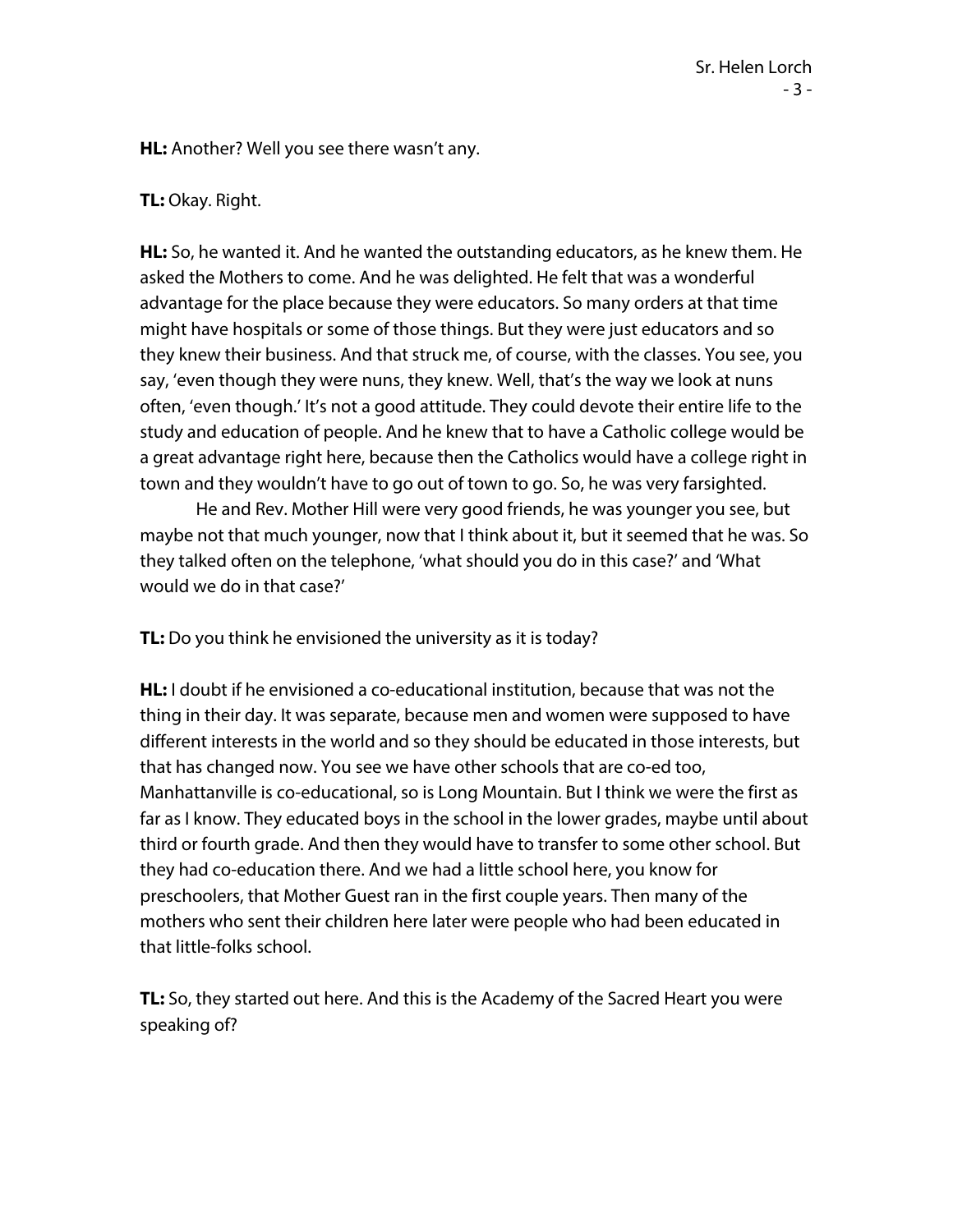**HL:** Well, it was all up here. You know, the Academy of the Sacred Heart started up here before they had their place in El Cajon. In fact, it was over in Dushane, the hall that is Dushane now. That is where the high school had its beginnings.

**TL:** When I was listening to Sr. McShane's tape she was saying that the Women's College had a much better reputation.

**HL:** Well, it did because people that had known us teaching in Chicago or Manhattanville or St. Louis, any of those places, they were so pleased that the Mothers were coming here that then they sent their children right away. Well the College for Men didn't have the reputation and we really weren't connected you see because we did our own building, paid for it. The land was given to us but it only cost \$50 an acre when they got it. So, that wasn't so much to give. We had been in the education business a long time and Bishop Buddy really hadn't, you know. So yes, it did have a much better reputation.

**TL:** She was saying that when they started to talk about a merger that the Women's College was the one who set down the rules.

**HL:** That's right.

**TL:** And she said that the students had voted on the merger.

**HL:** Now, I wasn't here, I don't think when they did that. What year was the vote?

**TL:** I am not sure which year they voted. I know that the merger started about '68.

**HL:** Yes, so probably before that. And I wasn't up here then.

**TL:** So, when did you start? You were a student here from '54 to '58 or '59.

**HL:** I just took a course or two you see. Then I finished my degree and then I was going on with a masters. Then my husband became ill. And so, I went home to take care of him so that was that interim time there you see.

**TL:** You have a masters in History.

**HL:** Yes.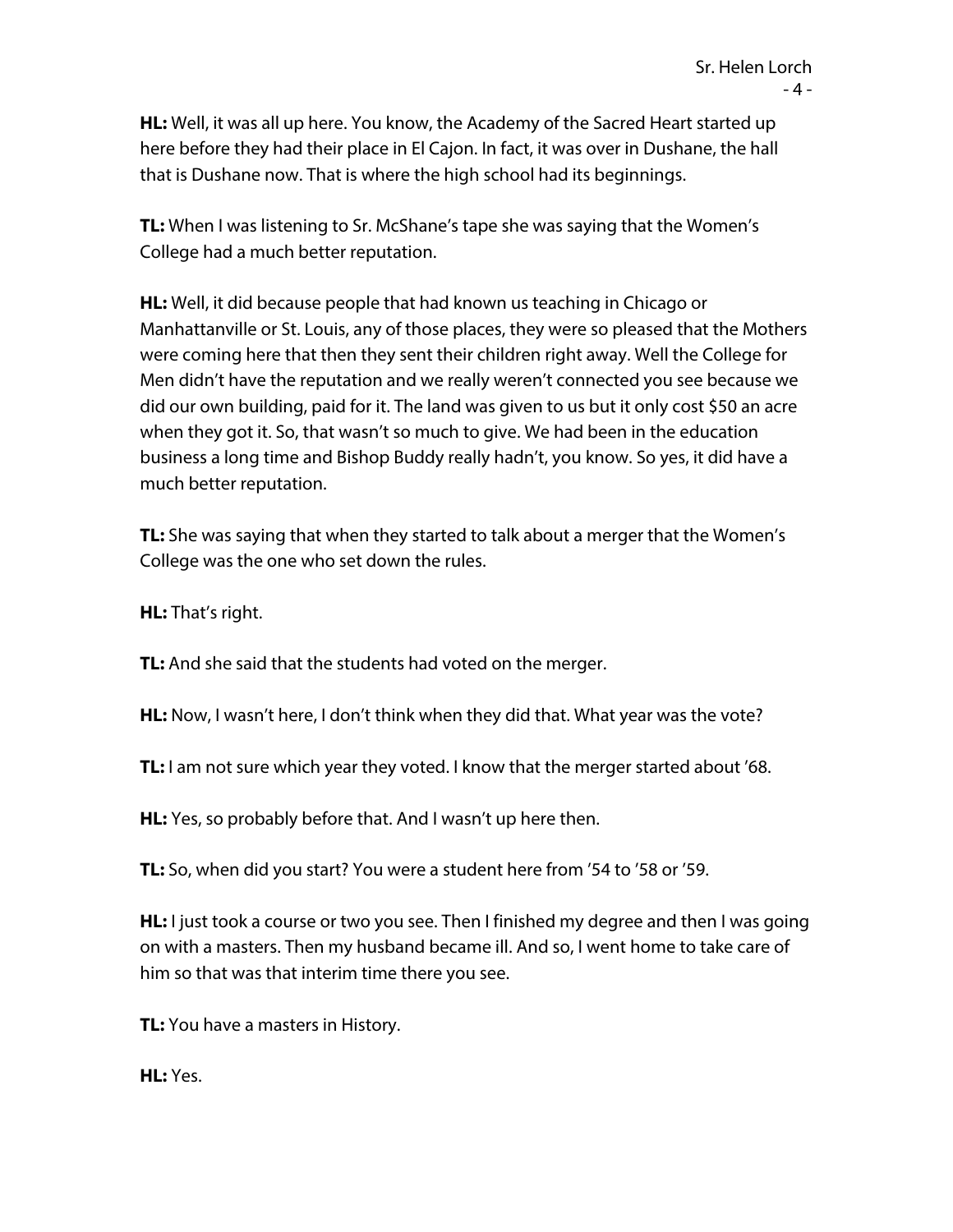**TL:** Well then how did you come to teach?

**HL:** After I got my bachelor's, there were some people here, some girls whose mothers had probably gone to our schools who had sent their daughter' up like from Mexico City to learn English, chiefly. And so, they asked me to teach them. It was really just kind of tutoring. And so I did. Sometimes we would go on overnight little expeditions because the nuns couldn't, because they did not leave campus. They were cloistered. Semi-cloistered, they called it. That's how I really got started. Then I taught for a while in American History, taught the nurses from Mercy. They would send them over here for their liberal arts classes. And so I taught several big classes in American History; that was kind of fun.

**TL:** How did you enter the sisterhood? Dr. Brandis said you entered it late.

**HL:** Yes, well you see when my husband died, both my children were grown and both had finished. Sherri, my daughter, had gone to Lone Mountain because I thought it was better for her to go to another school from where I was. I don't know how I got the idea of entering but I liked the way they taught. I liked the life they led of teaching and doing God's work through their teaching. And so, that's when I just thought, because I wasn't so very old then either, I was about 50 or so. I thought maybe the thing to do would be to enter.

I asked one of the Mothers, Mamere, a French nun, and she was a great friend of Archbishop Quinn but that was when he was just rector of the seminary and he would come and talk to her. So, I asked her one day, I said, 'in your knowledge,' because she was much older and had been a nun in France, 'did you ever know of anyone who had been married and entered?' And she said, yes she had. So, I saw that it was possible.

**TL:** And you have children? You have two children.

**HL:** Yes. And they are both teachers.

**TL:** So, you are a family of teachers.

**HL:** That's right.

**TL:** Today there is a lack of teachers. How do feel about that?

**HL:** You mean there are too few?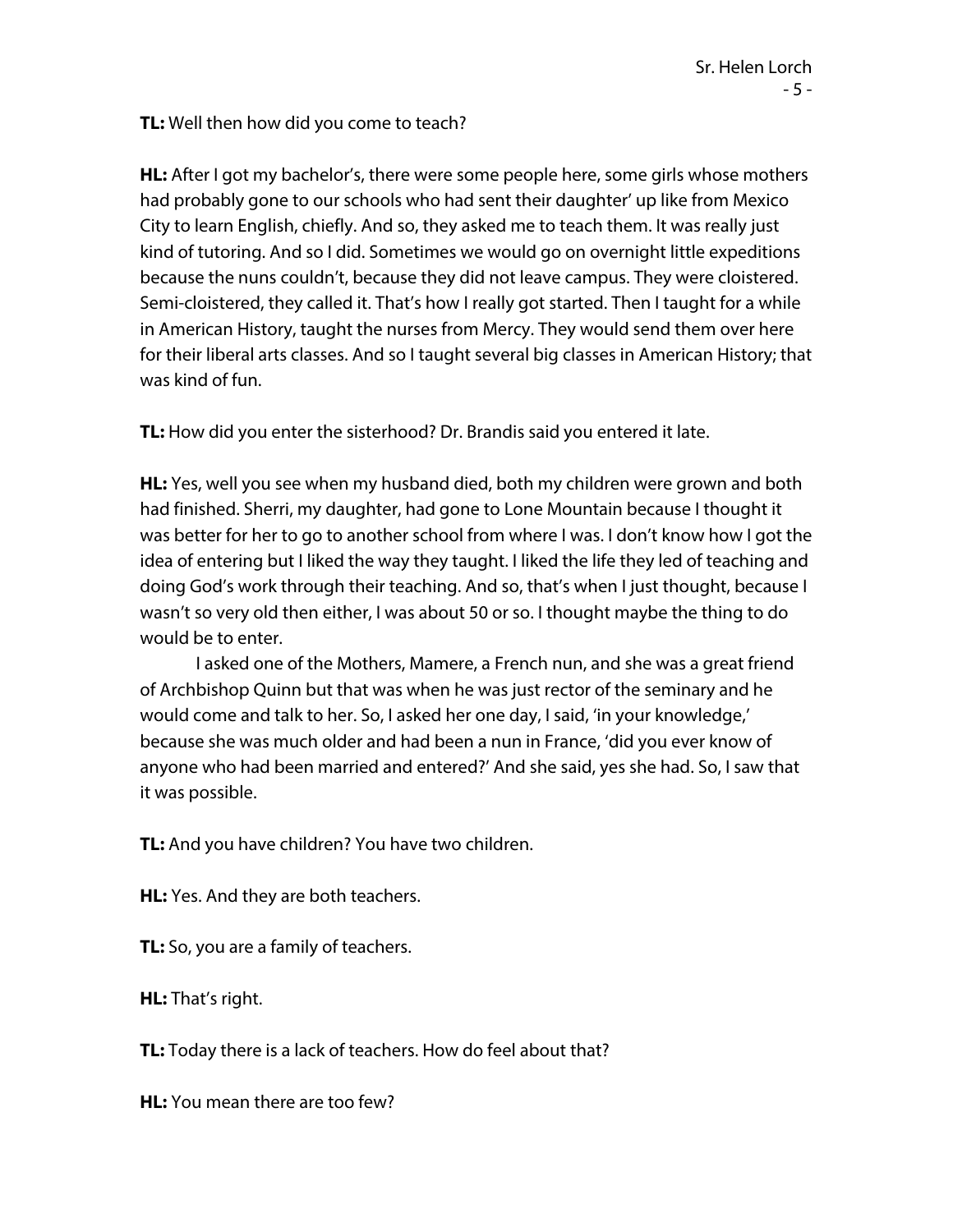## **TL:** Right.

**HL:** You know, I don't know where they get that idea. Because I know any number of very competent able people who are having trouble getting jobs. You see, my resident assistance that I am involved with every year, some of them are going to be teachers. They do not find it easy. And the city of San Diego here, they don't hire people until the middle of August. So, people don't want to wait that long. So, I don't think there are too many teachers now.

**TL:** Maybe just in the liberal arts type of field, rather than science teachers?

**HL:** Well yes, and math because many of them go on and work and then get their advanced degrees. But I am not so sure about that either. I don't think its that hard to get good teachers.

**TL:** Do you find that the students that are coming to school now are as well prepared?

**HL:** Better. I've noticed especially here in the last year or two. They are eager to work they are motivated to work. They're very interested in their grades, almost more interested than you'd like them. It's just every degree they can get of a higher grade. They are almost more interested in the grade than the knowledge. But I think they are better prepared. We get many students, of course, from Catholic high schools to the private schools and they come right in and settle right down, they get their work done.

**TL:** What would you say is the one of the biggest disadvantages of having public school versus private?

**HL:** I think that girls with Catholic backgrounds are not as competitive with the men as maybe they should be. And so, in an all-girl school, they get more chance to administer offices in the associated students. Things like that. They don't have that interest that much. You see, no one has to do it. And the boys will naturally take over. I think it is even more so here then a lot of places. No fault of theirs, that is just the way they want it.

**TL:** Can you talk a little about some of the other sisters or the president's of the College for Women? If you remember what about them made them such great leaders to have the vision and build USD to what it is now.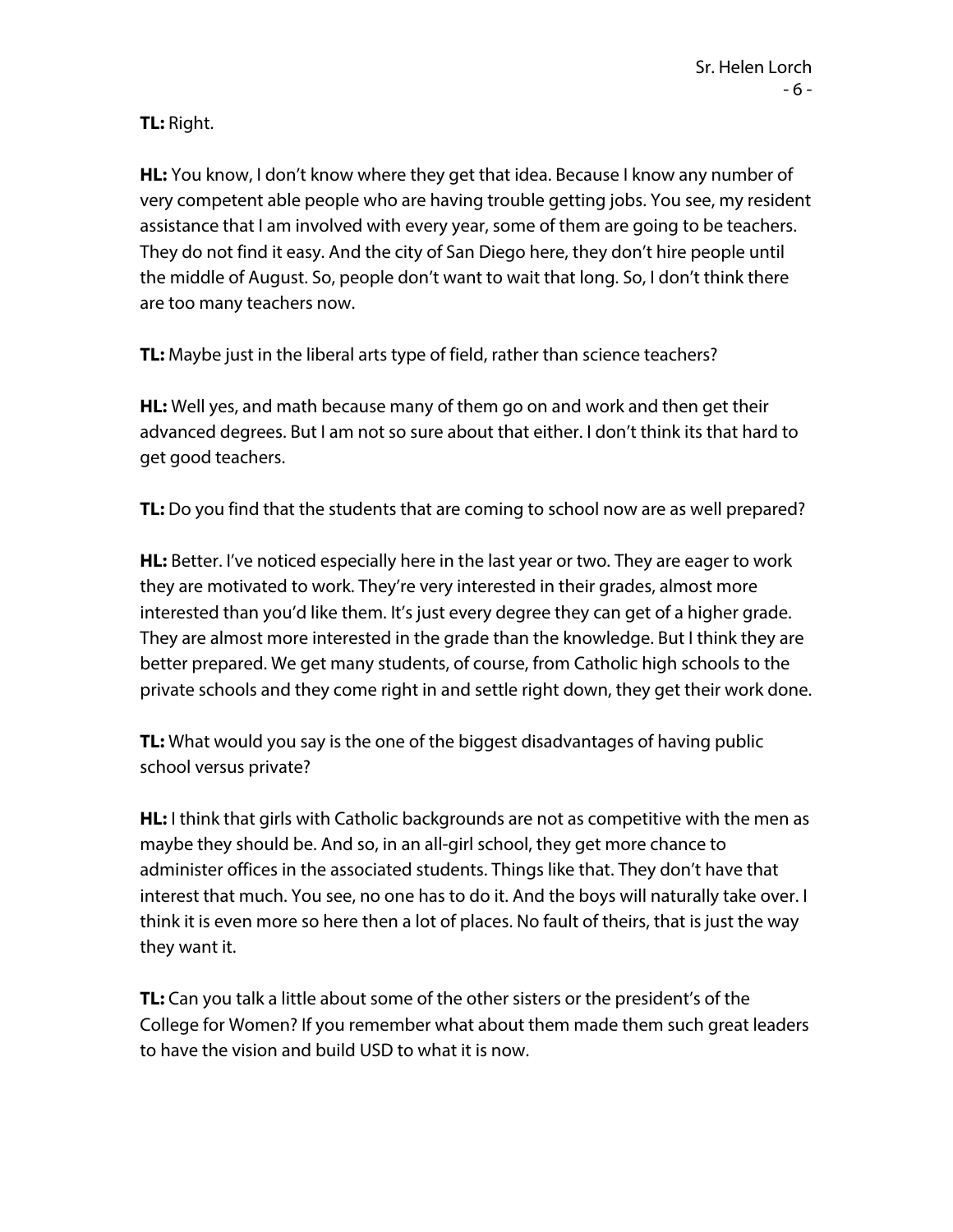**HL:** It's sort of that faith that women have. It is a particular kind of faith, I think, that is different from the men's, in as much that they believe with God's help, they can do anything. And I think with that kind of philosophy in back of them they did do great things. They did great things in all orders and in ours and mine because they saw the work to be done and did it. They were very dedicated people. That was part of the philosophy that you absorbed becoming a teacher.

As a nun, you cared for people, because of that caring for people in the way that Christ taught us to love your neighbor as yourself. When you cared that much, you helped everybody to get the material, but also if they needed help in their own personal lives. Because of the confidence that was built up by the nuns in the classroom they would be glad to go to them and ask for their advice on more personal things, you see. And I think that was a very good thing to have a role model.

And yet, you didn't feel just because the nuns had never been married, it didn't mean that they didn't know a lot about life, because they saw it through their families. They usually came from large families and they had seen people struggle, how they met sorrow, how they coped with bad luck or losing money or any of that. The women were helpmates for husbands.

I think that was the thing I saw the most, the nun's complete selflessness and great interest in the lives of their students. Not only what they taught them or their degrees, but really because they knew life was not easy. Just because they were in the convent didn't mean that it was easy outside, as perhaps it might have appeared. They were just interested and always interested. You know after years you could go back to your college or to your school and the nuns that you knew would still be around. It is that continuity that is so nice and good that you could go back to those people that you respected so and say, 'Well, what would you do in this case?'

**TL:** Do you think that is why USD has such loyal alumnae?

**HL:** Yes. I think the women are very loyal. I think the men are too. I don't know why. In a state institution, only one part of you is involved in your respect for or liking the institution. That is only the information that you have been able to gather. Your appreciation of good teaching and so on, but there is nothing personal there. And there was nothing religious. And by religious, I mean, it was against the law, and still is. And for some strange reason they think that is a mixture of state and church. But you see, in the private schools they took advantage of the whole person, so that they were taught how to make a living, but also how to live as they made the living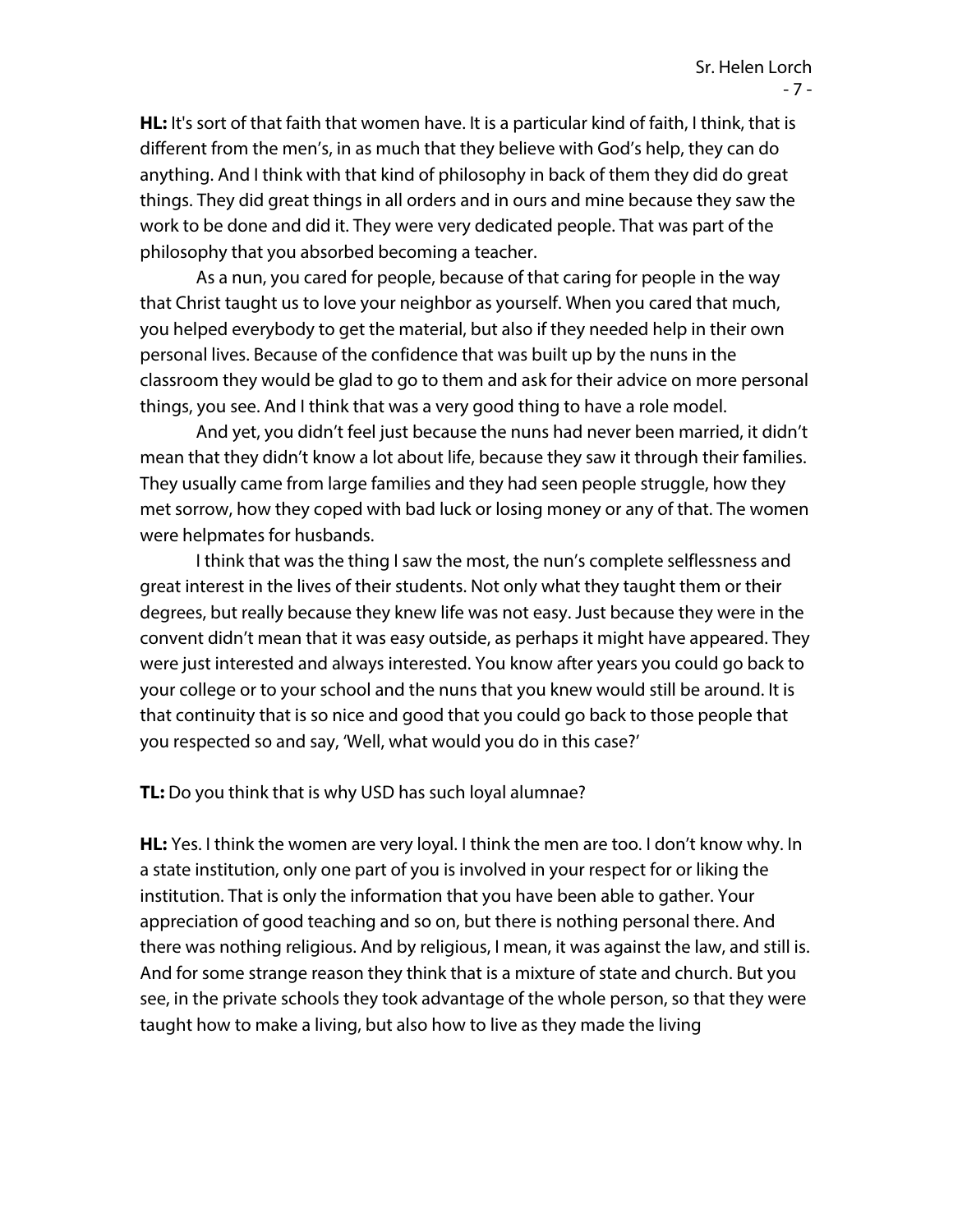**TL:** I went up to San Diego State today. I went to school at a state college. It reminded me of that very same thing. It has that very same sterile kind of felling. Part of the beauty of USD is its landscaping and building.

**HL:** And that was on purpose, because Rev. Mother Hill was the one to say that people are attracted to beauty and that might be the first thing that would attract a person to the school. And I have heard many say that.

**TL:** Was it a plan? I mean was the landscaping one person's idea? Or a mixture?

**HL:** Yes. In fact, you see after they got the building up there, were certain mothers who were asked to take various patios and then, under their supervision, they get the thing done. I was kind of amused this morning because I was recalling, because those palm trees out there between the two buildings were planted as little tiny dates. I suppose by some mothers.

At one time, we had this children emeritus ideality that the graduates then belonged to. They met once a month on first Fridays and they said at the time that they needed those large gallon cans in order to start some of the trees or bushes or plants. That was one thing all the people could get. They finally had to yell, stop, stop because they dropped those gallon cans from Mercy. You know where they use all those in the restaurants and so on. But then the nuns would plant these little seeds in those cans and that's where those palm trees in the palm court came from.

**TL:** In listening to one of the other tapes, someone had mentioned that the owner of the nursery just down on Linda Vista had done a lot.

**HL:** Yes, he gave us a lot of plants and helped. And his daughter graduated from here. In fact his daughter is married to Dr., oh he is in science, or is he? Maybe he is in the art department? We ought to look that up. Because she graduated from here in art and then married one of the . . . and I see him every day but I can't think of his name. You know sometimes when you see people you don't say their names. And then they sold out. Do you remember the name?

**TL:** I don't. It was Japanese or something?

**HL:** That's right. But they always appreciated the mothers. And appreciated the concern that they showed for all the people. The workmen, the gardening, they were just as much interested in a tree being put out well, so that it would grow, as they were as in getting the buildings up, that kind of thing. It's a different attitude when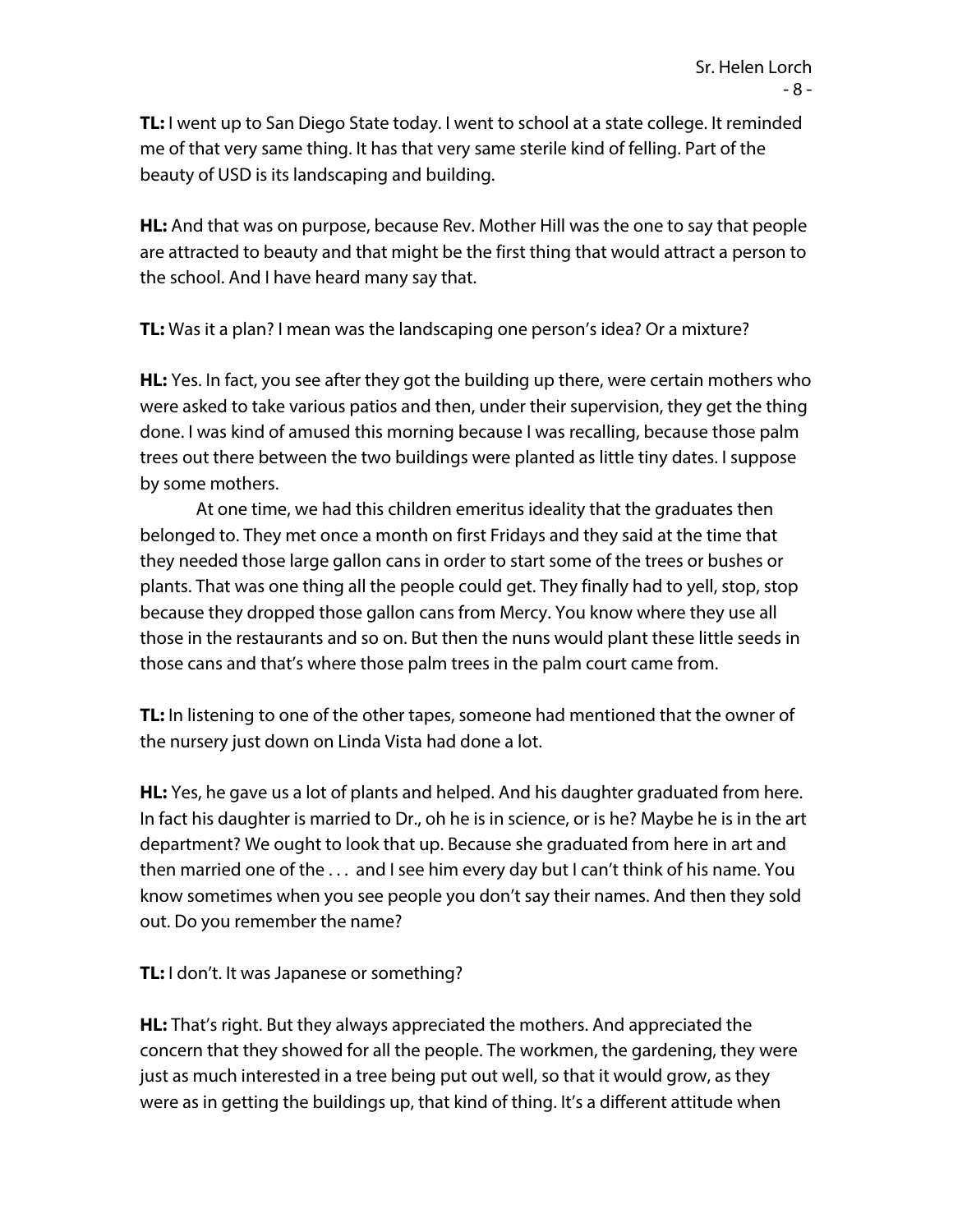religious are involved in a work than when lay people are, because the ministry of the religious becomes almost part of their whole life. It is not just that you are doing that to make a living. It is a different attitude and that I suppose is why they are successful or have been in the past anyway. But we have been very fortunate here. God has been very good to this place to have a Sister Furay and to have a Dr. Hughes and to have a Tom Burke. All the people that are in leadership positions are outstanding.

**TL:** Sr. Furay is the director for students?

**HL:** No, she is provost and that means that she is dean of the liberal arts part of the school, but also has the academic welfare of the school particularly in her hands. While Dr. Hughes has that too, but is interested in the promotion of the school and its growth and it being a success. Well, Sr. Furay is too, but there is a division in their fields.

**TL:** I know Dr. Hughes has been with the university since the merger. Has Sr. Furay?

**HL:** Yes. She was dean of the liberal arts school, which is a very important work almost more important than a president, really. Because of their deep involvement in the academics, you see that will make the place go and last. She was dean when Dr. Hughes came I remember, when he applied and was hired.

**TL:** He must be a doing a good job then.

**HL:** That's right. Marvelous. It is so great to have men of his abilities and his fidelity everything for the school.

**TL:** It seems that he has a vision, just from reading some of the president's reports that he has a strategy and goes about achieving it.

**HL:** That's right. That's right.

**TL:** Where you here when it went from a two school presidency to one president?

**HL:** Yes, I was, because I don't remember if I was here as a nun or a lay person. The whole thing was done wisely. They didn't do it all at once. For instance, the first thing they did, you see because we didn't have joint classes, but the associated students, that is the leaders in each side, went together first. So, they put together the student body and the governing of that first. And then pretty much started the classes.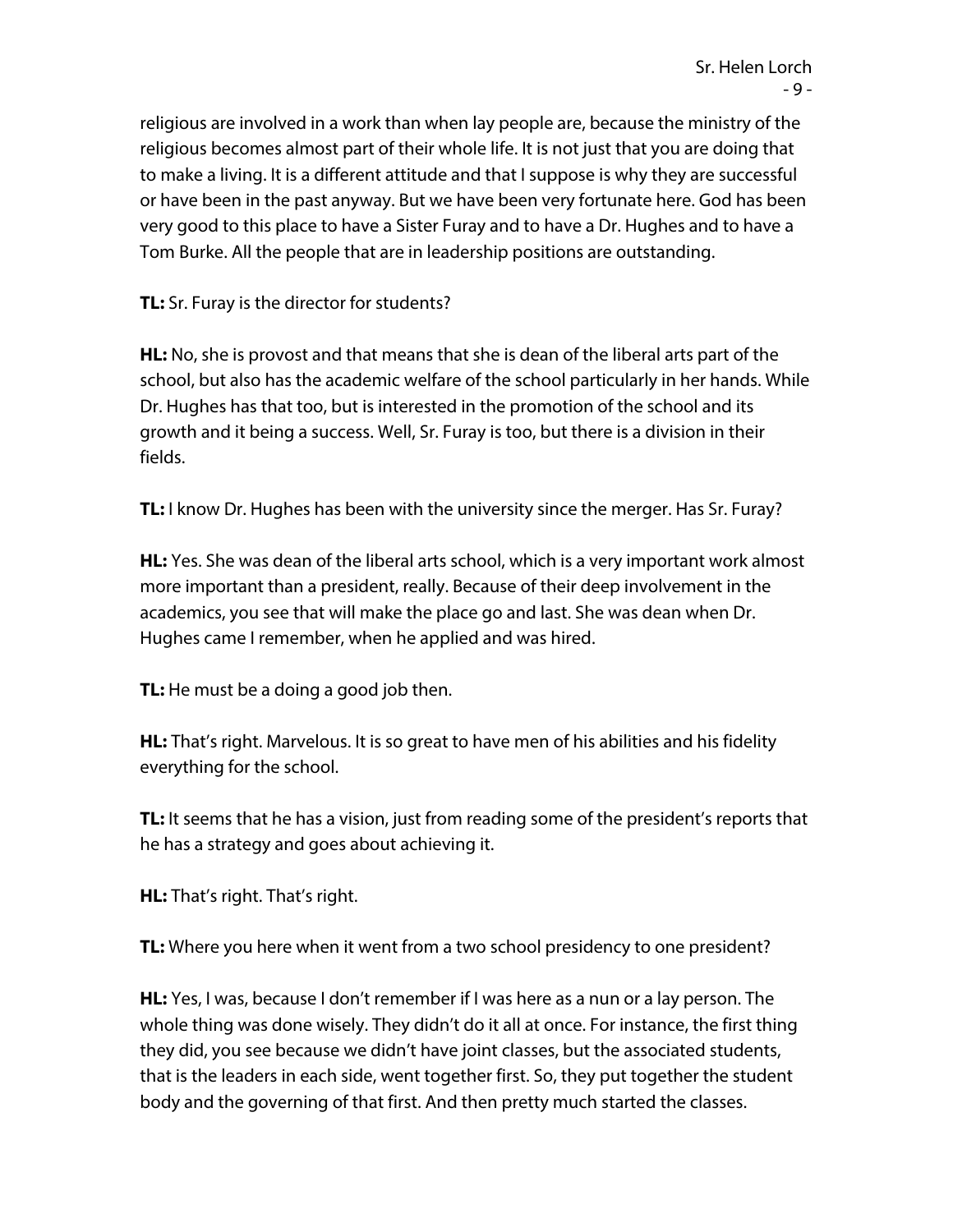**TL:** How did you feel teaching co-ed classes?

**HL:** I didn't make any difference.

**TL:** I listened to the tapes. It seems we have more tapes of the sisters on the early years.

**HL:** Yes. Well you see that is continuity again. But now let me think who was here. Now, have you gotten the tapes of Irving Parker? He was hired on the men's side first. So was Dr. Otto and so was Ernie Moron, but of course Moron is retired, so it is well that you are doing these now because a lot of the people are getting ready to retire. But there are just not as many because, it was not an order that started the men's school, therefore it doesn't have that continuity.

**TL:** How do you feel that the school now has fewer and fewer sisters as teachers?

**HL:** Oh, I am sorry. But if that is what God wants then we'll get along. Because there are fewer and throughout the world there are fewer all of a sudden, there isn't that interest in complete dedication to God and his work. I am sorry because I think they have a great tradition in all orders of teaching. There seems to be more orders of men getting along perhaps better. No, I guess I should change that because they don't have vocations either. But maybe there will have to be enough lay people to replace them.

**TL:** Can you think of any students or people in the community who were students here who are in positions of leadership in San Diego?

**HL:** Well you know Maureen O'Connor used to go here. But I don't know much in the alumni work so that I don't know. You know John Trifiletti? He could tell you probably more of those people who are successful because he is the alumni director. He knows those people, and John has been here, I think he graduated in '76 so that is 13 or 14 years, so he knows a lot of people who have [graduated from USD].

**TL:** Do you find a lot of alumni have children here?

**HL:** Yes, some do, some don't. I have a theory about Catholic education: I think it is every other generation. Because one generation will come and think they would like to have gone to state schools. So, then they'll send their children to the state schools